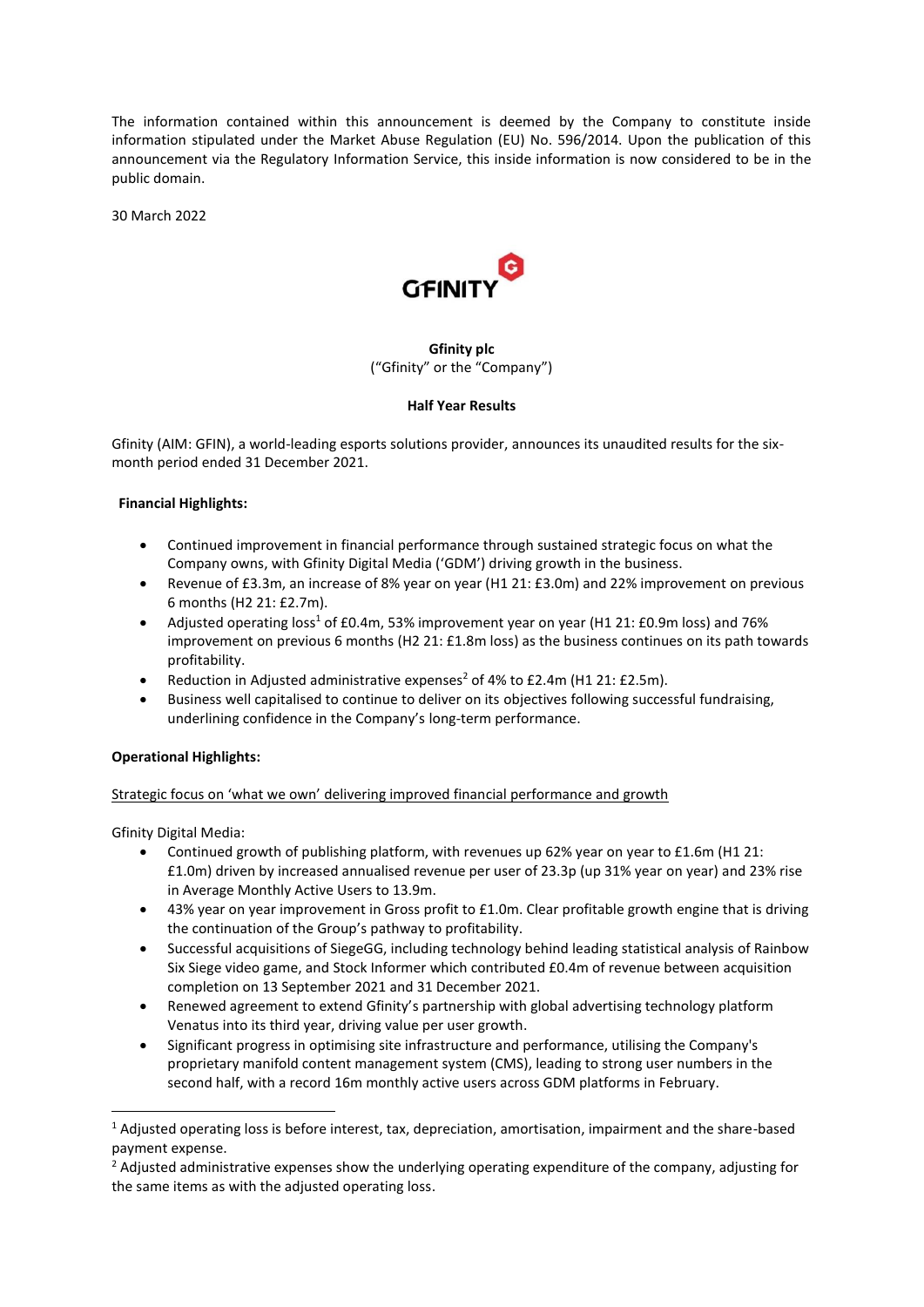Technology and Esports Solutions:

- Revenue from the delivery of esports solutions for third parties remained flat at £1.6m.
- Gfinity continues to be selected by global brands to deliver esports and gaming solutions, including Nintendo, Coca Cola Hellenic Bottling Company.
- Record F1 Esports 2021 Series breaking viewership and engagement records with Gfinity retained as delivery partner of choice for 2022 season.
- In-person publisher esports events, however, have been slow to return to pre-pandemic levels.
- Within this segment, revenue directly relating to the licensing of Gfinity's proprietary esports technology grew 75% to £0.2m (H1 21: £0.1m).
	- o Platform deployed across in-app the competitive programmes for three of the largest mobile game titles featuring more than 50,000 participants in multiple languages across a number of weekends during the period
	- o Platform utilised for the ePremier League qualification for fourth year running
- The major strategic focus within this segment is the productisation of this technology to allow it to be deployed at scale, with clients benefitting from automated integration into games and media owners' websites. This is expected to create a high margin, recurring revenue stream through a SaaS licensing model.

# Co-Owned Esports Properties

- Consolidation of the V10 R League, Gfinity's jointly owned digital motorsport property in conjunction with Abu Dhabi Motorsports Management, into a single season in the second half of the year has impacted comparable revenue. H1 21 revenue included £0.4m of revenue from this segment. Consolidation of the programme in this way is intended to allow for the creation of a live finals event, which will facilitate unlocking sponsorship revenue from the region.
- If revenues relating to this were eliminated from the comparative period, the year on year revenue increase would be 24%.

# **Balance Sheet strengthened post-period end**

As at 31 December 2021, Gfinity had cash reserves of £1.5m (30 June 2021: £1.4m). Post year end, the Directors took the decision to secure additional funding, believing it to be in the best interests of the Group.

On 14 March 2022, the Company successfully completed a fundraise of £2.7 million, before expenses, via a placing and direct subscription of new ordinary shares of 0.1p each in the Company at a price of 1.25 pence per share. 50% of this fundraise was within existing authorities and has completed, with the remaining 50% subject to shareholder confirmation at the General Meeting to be held on 1 April 2022. This provides the runway needed for the Company to be profitable on a month by month basis in 2023.

# **Outlook**

- Continued delivery of strategy and focus on what we own, with sustained GDM performance and good momentum heading into the second half.
- Slower than anticipated return to live esports events will impact short term revenue and profits, but do not change the long-term prospects or future pathway to profitability in 2023.
- Investment in Gfinity Engage platform expected to create a further owned, recurring and high margin revenue stream.

# **John Clarke, CEO, Gfinity said:**

"We have continued to improve on financial performance during the period, despite a slower than anticipated return to live events and delays in certain revenue streams. The business remains on the right path to profitability, with increased revenues, lower operating losses and reduced operating expenditure.

We have strong momentum in our owned revenue streams, in particular our GDM business, with record engagement numbers and revenue per user up 270% since its launch. This business continues to act as the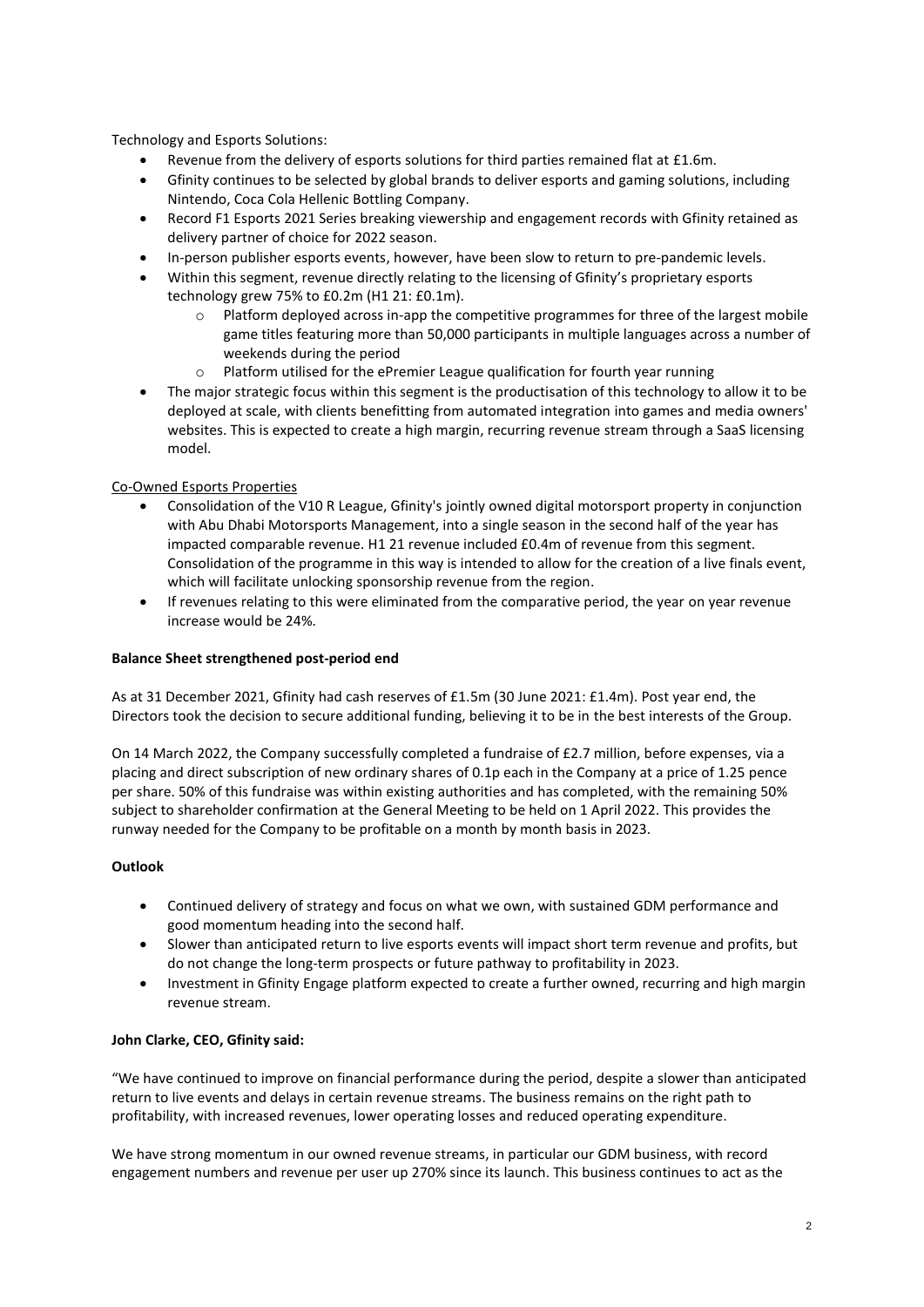growth engine for the Group, and our focus remains firmly on building our capabilities and expertise to ensure more brands choose Gfinity as their trusted partner.

Although the sector is still recovering from the impacts of Covid-19, macro trends remain in our favour and following a successful fundraise post-period, we now have the operating liquidity we need to deliver on our target of reaching profitability by 2023."

**ENDS**

**Enquiries**:

**Gfinity plc** John Clarke, CEO

[www.gfinityplc.com](http://www.gfinityplc.com/) Via Teneo

**Teneo** (Media) **Tel: +44 7880 715975** Anthony Di Natale Gfinity@teneo.com

**Canaccord Genuity Limited** (AIM Nominated Adviser & Broker) **Tel: +44 (0)207 523 8150** Bobbie Hilliam / Patrick Dolaghan

**About Gfinity**

Gfinity (AIM: GFIN) is a market-leading digital media publisher and technology company in the rapidly growing esports and competitive gaming sector. Created by gamers for the world's three billion gamers, Gfinity has a unique understanding of this fast-growing global community. It uses this expertise both to provide advisory services and to design, develop and deliver unparalleled experiences and winning strategies for game publishers, sports rights holders, commercial partners and media companies.

Gfinity connects its partners with the esports community in authentic and innovative ways. This consists of on-and-off-line competitions and industry-leading content production. Relationships include Activision Blizzard, EA SPORTS, F1 Esports Series Red Bull, Abu Dhabi Motorsport Management and Coca Cola.

Gfinity connects directly with tens of millions of gamers each month through its digital media group, Gfinity Digital Media. Gfinity Digital Media includes websites such as: Gfinityesports, RealSport101, Epicstream, Stock Informer, StealthOptional, RacingGames.gg, MTGRocks.com and their respective social channels.

All Gfinity services are underpinned by the Company's proprietary technology platform, delivering a level playing field for all competitors and supporting scalable multi-format leagues, ladders and knockout competitions.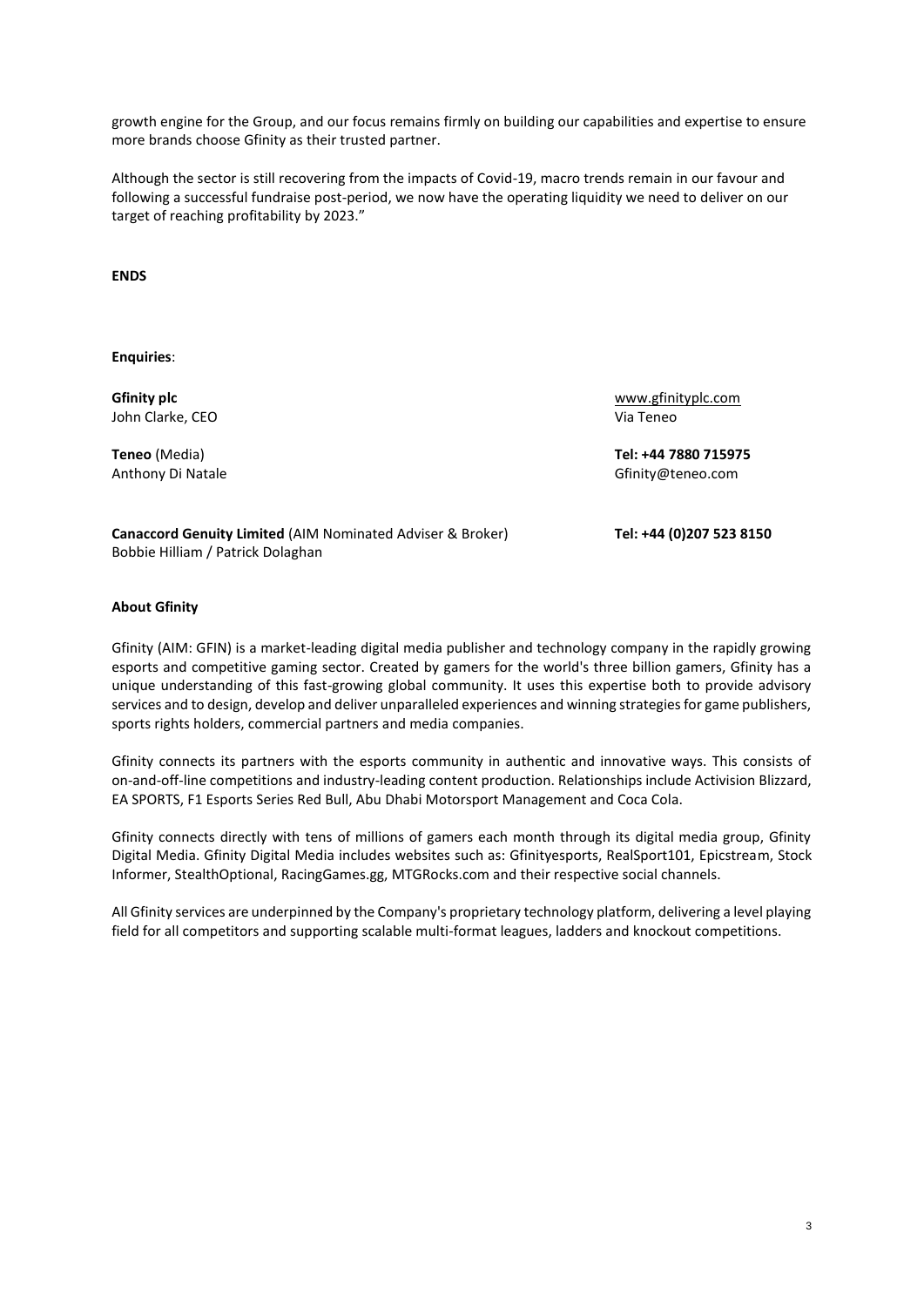#### **Operational Review**

The six months to 31 December 2021 saw Gfinity continue to make significant progress against the key strategic pillars of the business. This focus enabled a significant improvement in financial performance. The adjusted operating loss<sup>3</sup> for the period of £0.4m represented a 53% improvement year on year (H1 21: £0.9m loss), which built on a 71% improvement on the performance in H1 20.

Directors believe that building the future of the business around owned, scalable, higher margin revenue streams relating to the Gfinity Digital Media segment and the ability to deploy Gfinity's proprietary esports technology at scale, represents the right strategy to deliver long term value to investors.

### *Gfinity Digital Media:*

In the six-month period to 31 December 2021, Gfinity continued to drive growth in both the number of users engaging with written and video content on its owned digital media platforms, as well as the revenue derived from each user. As a result, revenue in the period rose 62% to £1.6m.

#### *Monthly Active Users*

Unique monthly active users during the period were 13.9m, which represented a year on year increase of 31%, peaking at over 15m users in December 2021. Encouragingly, growth continued into H2, which is traditionally a quieter period for gaming news and by extension user numbers. In January 2022 monthly active users were again over 15m, with growth continuing throughout February with a new monthly record of 16m monthly active users achieved. Growth is expected to be maintained with users in March expected to exceed 17 million. Including related social platforms, Gfinity's content is now reaching more than 100m users every month.

The Company continues to target 50m monthly active users on its owned channels in the short to medium term and 100m monthly active users in the longer term, through a combination of both organic growth and targeted acquisitions.

#### *Revenue Per User*

The annualised revenue per unique user during H1 grew 31% year on year to 23p, reflecting a continued growth in advertising rates, through enhanced scale, prestige and site performance. This was complimented by a diversification of revenue streams, with an increased emphasis on affiliate revenues, particularly driven by the acquisition of the Stock Informer business in September 2021.

During the period, Gfinity extended its partnership with Venatus into its third year, as its chosen partner for delivery of advertising revenue. The extended partnership continues to contribute to the acceleration of Gfinity's value per user across its fast-growing websites under the GDM.

The Company is targeting annual revenue per user of 30p in the short to medium term and 50p in the longer term, providing a significant, recurring, high-margin revenue stream for the business.

#### *New Site Additions*

Three new sites were added to the Gfinity Digital Media network during the period. The largest of these was the Stock Informer business, acquired through the acquisition of Megit Ltd, which completed on 13 September 2021. Stock Informer has built up a market leading position as an authority on hard-to-find items, with a particular focus of bringing products of relevance to gamers. Its proprietary technology enables real-time updates on availability and pricing of items, from which consumers can click through to the relevant retailers to make purchases, allowing the business to drive revenue through affiliate commissions.

In the three-and-a-half-month period following the acquisition, Stock Informer delivered £0.4m of high-margin revenue to the business. Directors also believe that there is significant potential for Stock Informer's technology to post relevant price comparison offers to people viewing relevant content across the whole GDM network, opening a new revenue stream for Gfinity from FY23 onwards.

<sup>&</sup>lt;sup>3</sup> Adjusted operating loss is before interest, tax, depreciation, amortisation, impairment and the share-based payment expense.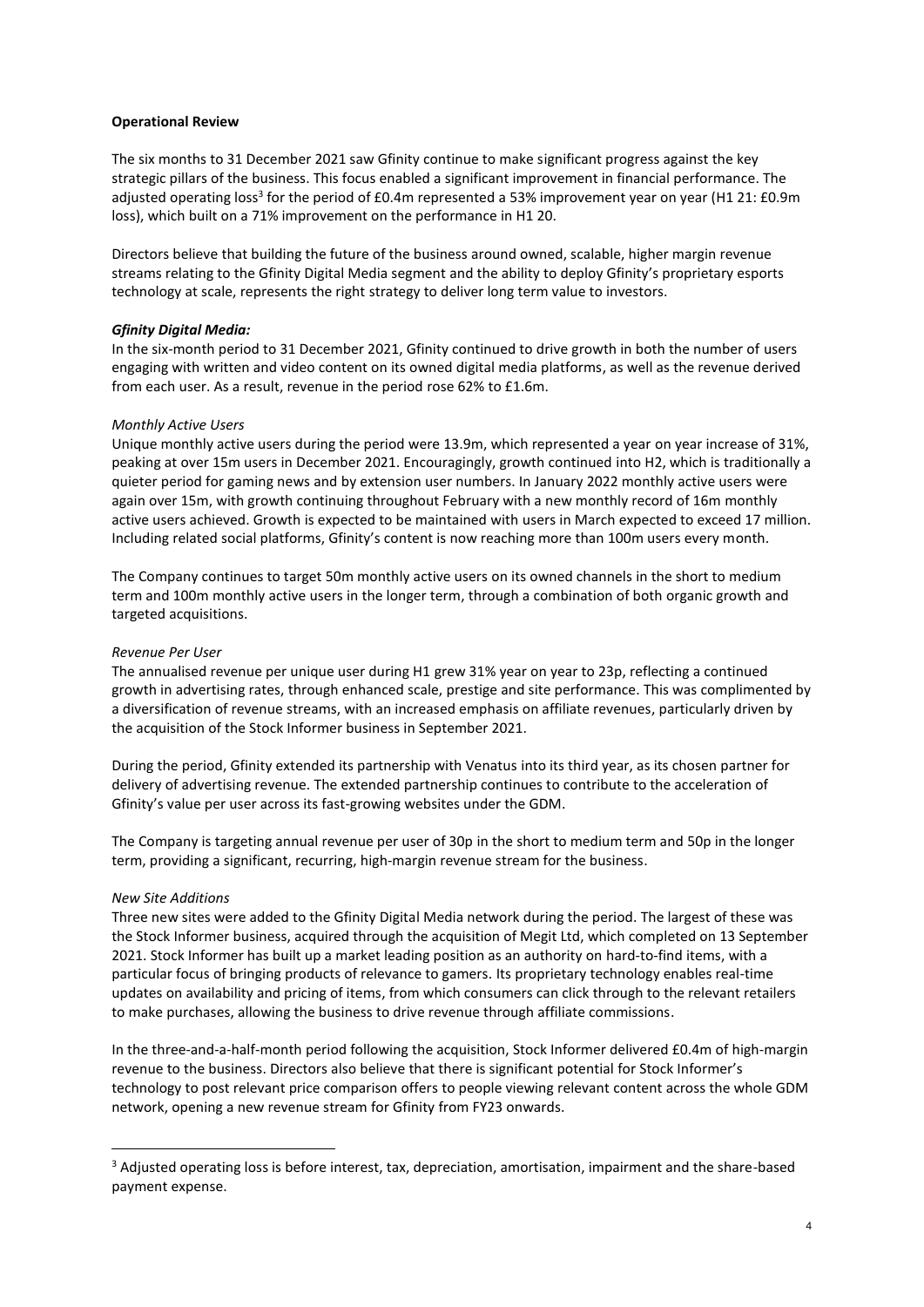Also in September 2021, Gfinity completed the acquisition of Siege.gg, a highly-engaged community for the Rainbow Six Siege game and owner of the leading proprietary statistical dataset in respect of the competitive following of the game.

The technology, team and methodology behind Siege.gg were utilised in the period to launch the new site Forerunner.gg in December 2021. This site focuses on the competitive community tied to the highly popular Halo game.

# *Technology:*

Throughout the period, Gfinity has continued to deploy its proprietary esports technology for leading clients. Gfinity's tournament management platform has been integrated directly into 3 leading mobile game titles, powering the competitive programme for over 50,000 participants at any one time, enabling players to stay in the game, rather than going to a third-party tournament play site. The significant benefit to the game publisher is that it now keeps its players data.

Gfinity's technology has been used for a fourth consecutive year to deliver the online qualifying rounds for the ePremier League programme. Gfinity's community building tools also continued to be deployed on behalf of Nvidia.

Revenue from the direct deployment of Gfinity's technology, outside of broader managed esports programmes, rose 75% year on year to £0.2m.

A key strategic initiative is the productisation of this technology suite, such that it can be quickly and easily deployed directly into clients' games and media platforms, licensed under a SaaS model, without the need for custom development work from Gfinity's team. With those gamers who participate competitively, spending longer in game and spending more money in-game, this provides a valuable tool for clients to drive up both engagement and revenue. The beta version of the "Engage" product that will facilitate this, will launch during the second quarter of this calendar year.

# *Esports Solutions:*

Gfinity continues to be selected by global brands to deliver esports and gaming solutions. In H1 22 Gfinity delivered the live component of the fourth season of the Formula 1 Pro Series. In 2021 this programme delivered record levels of engagement, including viewership up 103% year on year.

Other clients in the period included Nintendo, Amazon and Coca Cola Hellenic Bottling Company.

# *Co-Owned Esports Properties*

During FY21, Gfinity staged the first two seasons of V10 R League, Gfinity's jointly owned digital motorsport property in conjunction with Abu Dhabi Motorsports Management. The series has created a strong basis for growth, with participation from leading teams including Red Bull, Ford, BMW, Aston Martin and McLaren among others, broadcast through distribution partners including ESPN and BT Sport.

During FY22, the decision was taken to consolidate the V10 R League into a single season in the second half of the year. This allows for a more consolidated block of content, together with live finals to be staged from Abu Dhabi, which it is believed will create a more compelling proposition for sponsorship, particularly from partners in the Middle East.

H1 21 revenue included £0.4m of revenue from this segment. If revenues relating to this were eliminated from the comparative period, the total year on year revenue increase for the period would be 24%.

#### **Outlook**

Directors believe that Gfinity's focus on owned, high-margin, scalable revenue streams is the right strategy to deliver significant long-term value for shareholders. The 53% reduction in operating loss, building on a 71% reduction in the prior year, demonstrates this strategy is already delivering a significantly improved financial performance. Directors expect both the audience and monetisation of its owned Gfinity Digital Media business to continue to grow, building on the 62% year on year uplift delivered in the six-month period to 31 December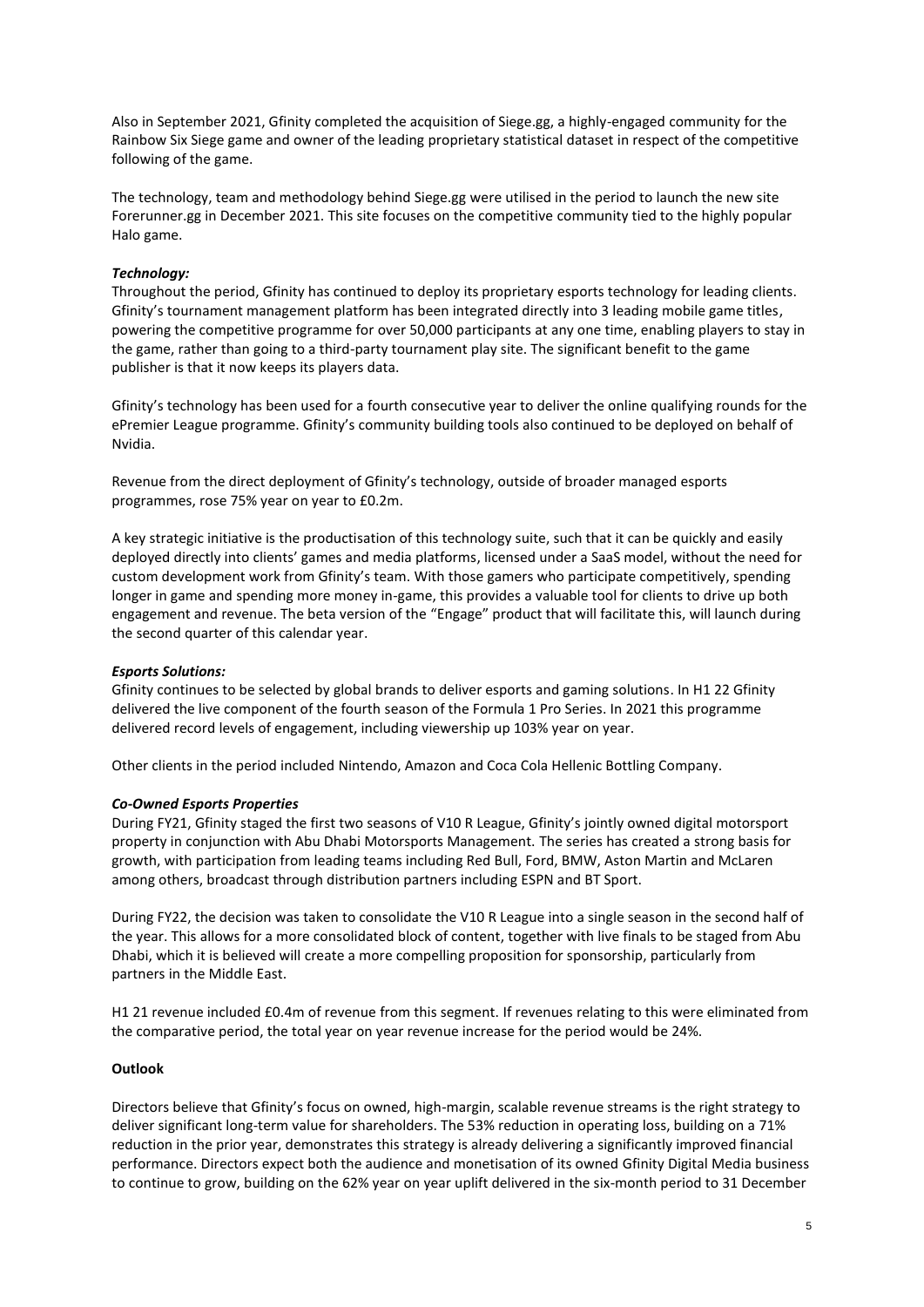2021. It is also believed that the productisation of Gfinity's esports platform will create a further revenue stream of scale over future years.

Despite this, revenue growth is not always linear and the timing of certain esports programmes cannot always be guaranteed. As a result, in March 2022, Directors took the decision to raise a further £2.7m before costs, accompanied by a one for one warrant at the exercise price. This over-subscribed placing has secured the business in a strong position from which to pursue its growth objectives into the second half of FY22 and beyond, continuing its path to delivering month on month profitability in 2023.

# **Financial Review**

Revenue for the six-month period to 31 December 2021 was £3.3m. This represented an increase of 8% year on year (H1 21: £3.0m) and 22% improvement on the previous 6 months (H2 21: £2.7m).

The proportion of revenue attached to owned assets, including Gfinity's Digital Media network, jointly owned esports programmes and the licensing of Gfinity's proprietary esports technology, rose to 55% of total income (£1.8m). This compared to a figure of 49% in H1 21, despite the prior year comparative period including £0.4m from the first season of the V10 R League programme, now condensed into a single season in the second half of FY22.

The sharpened focus on owned, higher margin revenue streams delivered gross profit for the six-month period of £1.9m at a gross margin of 60% (H1 21: £1.5m at 50%).

This growth was achieved with a reduction of 4% in adjusted administrative expenses<sup>4</sup> to £2.4m (H1 21: £2.5m). This resulted in an adjusted operating loss<sup>5</sup>, reduced by 53% to £0.4m (FY21 H1: £0.9m loss).

In the period, Gfinity completed two acquisitions, supporting the strategy to grow both the audience and monetisation of the Gfinity Digital Media network.

In September 2021, Gfinity acquired the entire issued share capital of Megit Ltd, the owner of the Stock Informer brand, for consideration consisting of £2.5m in cash, £2.5m of equity in Gfinity plc and an earn out calculated at 30% of revenue in each of the first 3 years post-acquisition. The fair value of this consideration has been estimated at £6.6m.

Also in September, Gfinity acquired the trade and assets of Siege.gg, a leading digital community and owner of statistical information in respect of the competitive following of the Rainbow Six Siege game. Consideration for this acquisition comprised 9 million ordinary shares and an earn out amounting to 30% of revenue in the first two years post-acquisition. The fair value of this consideration has been estimated at £6.6m.

Directors consider the development of an easily deployed, licensable version of Gfinity's proprietary esport technology product to be a major strategic initiative, with the potential to drive significant future SaaS revenues for the business. On that basis £0.3m of costs invested directly in the development of this product have been capitalised in the period.

Gfinity had cash of £1.5m at 31 December 2021. In March 2022, the Directors announced their intention to raise a minimum of a further £1.0m, accompanied by a one for one warrant at the exercise price. This placing was heavily over-subscribed from a combination of both existing and new shareholders. In the light of current macroeconomic conditions the Directors elected to take a total of £2.7m, plus potential future funds from any warrant exercises.

<sup>4</sup> Adjusted administrative expenses show the underlying operating expenditure of the company, adjusting for the same items as with the adjusted operating loss

<sup>5</sup> Adjusted operating loss is before interest, tax, depreciation, amortisation, impairment and the share-based payment expense.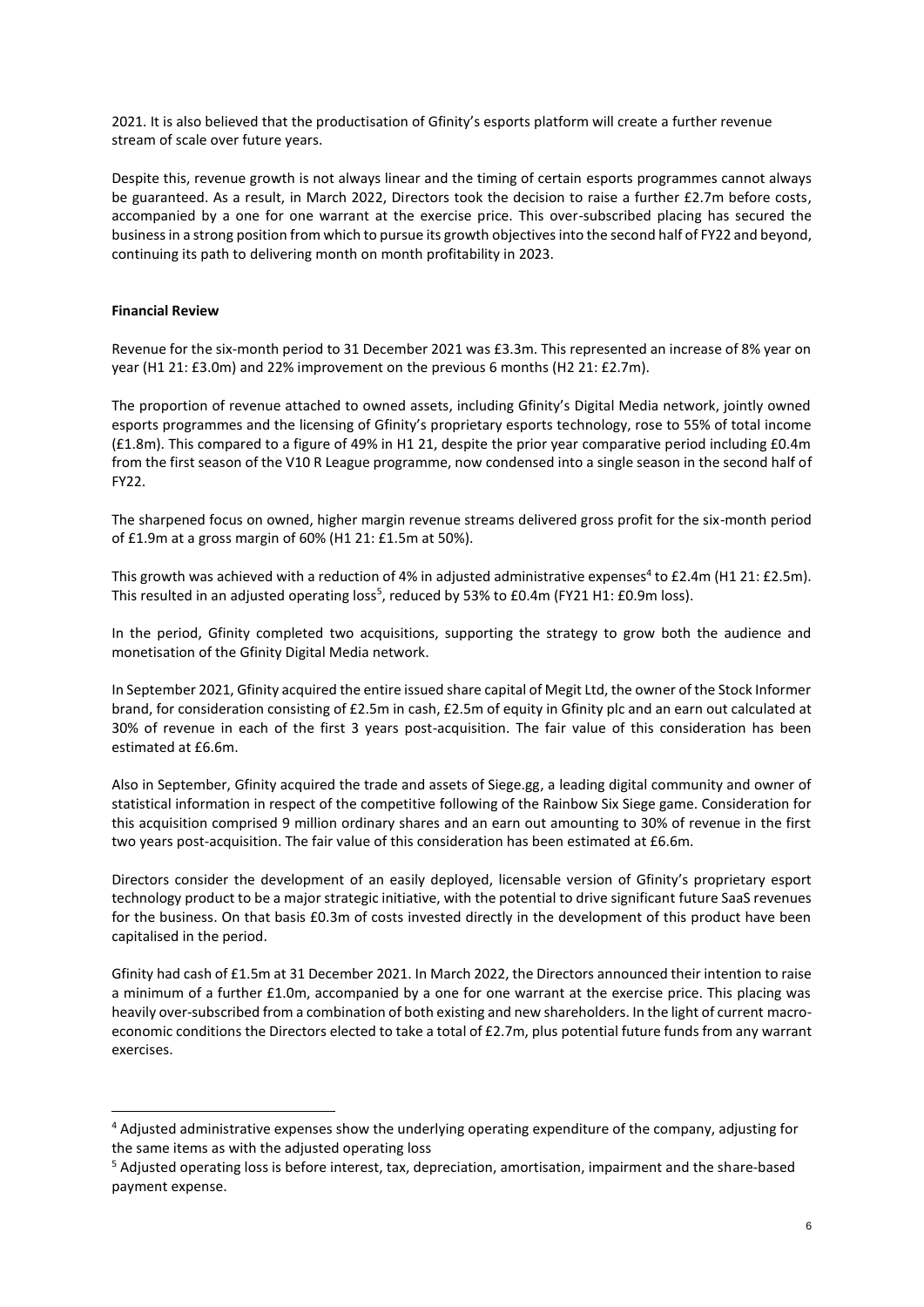# **Group Statement of Profit or Loss**

|                                        | 6 months to<br>31 December<br>2021<br><b>Unaudited</b> | 6 months to<br>31 December<br>2020<br><b>Unaudited</b> | Year<br>to<br>30<br>2021<br>June<br><b>Audited</b> |
|----------------------------------------|--------------------------------------------------------|--------------------------------------------------------|----------------------------------------------------|
|                                        | £                                                      | £                                                      | £                                                  |
| <b>CONTINUING OPERATIONS</b>           |                                                        |                                                        |                                                    |
| Revenue                                | 3,261,361                                              | 3,013,309                                              | 5,693,385                                          |
| Cost of sales                          | (1,320,260)                                            | (1,492,205)                                            | (3,085,409)                                        |
| Gross profit/(loss)                    | 1,941,101                                              | 1,521,104                                              | 2,607,976                                          |
| Other Income                           | 697                                                    | 50,280                                                 | 54,354                                             |
| Administrative expenses                | (3,511,533)                                            | (2,863,226)                                            | (7, 179, 327)                                      |
| <b>Operating loss</b>                  | (1,569,735)                                            | (1, 291, 842)                                          | (4,516,997)                                        |
| Disposal of Associate Gain / (Loss)    | 45,090                                                 | 459,706                                                | 459,706                                            |
| Finance income                         | $\overline{2}$                                         |                                                        | 4                                                  |
| <b>Finance Costs</b>                   |                                                        | (8,988)                                                | (10, 236)                                          |
| Loss on ordinary activities before tax | (1,524,643)                                            | (841, 124)                                             | (4,067,524)                                        |
| Taxation                               | 117,685                                                |                                                        | 221,929                                            |
| Retained loss for the year             | (1,406,958)                                            | (841, 124)                                             | (3,845,595)                                        |
| <b>Earnings per Share</b>              | $-£0.00$                                               | $-£0.00$                                               | $-£0.00$                                           |
|                                        |                                                        |                                                        |                                                    |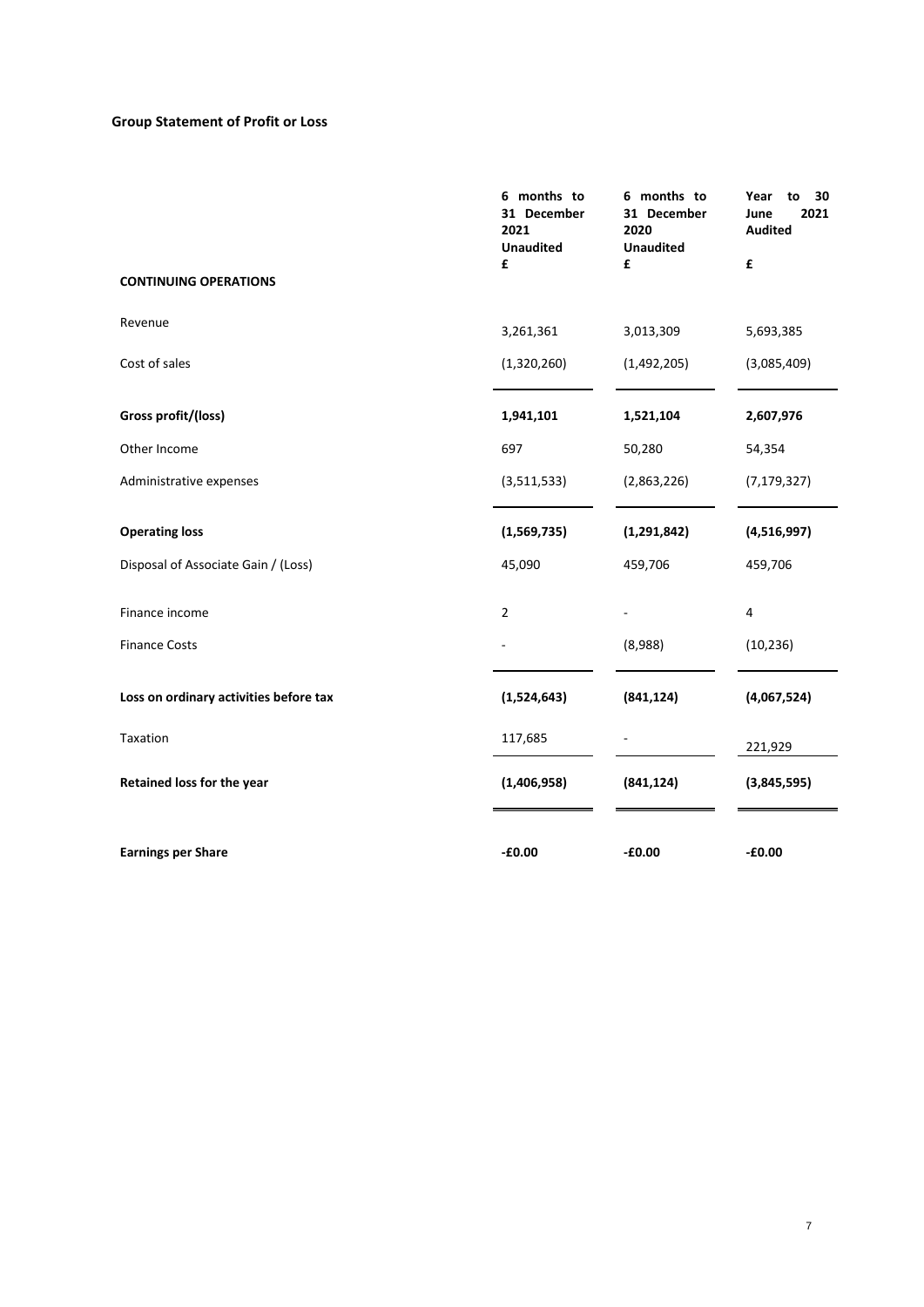# **Group statement of comprehensive income**

|                                                                              | 6 months to<br>31 December<br>2021<br><b>Unaudited</b> | 6 months to<br>31 December<br>2020<br><b>Unaudited</b> | Year<br>to 30<br>2021<br>June<br><b>Audited</b> |
|------------------------------------------------------------------------------|--------------------------------------------------------|--------------------------------------------------------|-------------------------------------------------|
| Items that will not be reclassified to profit or loss                        |                                                        |                                                        |                                                 |
| Foreign exchange profit / (loss) on retranslation of<br>foreign Subsidiaries | (5,510)                                                | (4, 763)                                               | (12, 887)                                       |
| Other Comprehensive Income for the period                                    | (5,510)                                                | (4, 763)                                               | (12, 887)                                       |
| Loss and total comprehensive income for the period                           | (1,412,468)                                            | (845, 887)                                             | (3,858,482)                                     |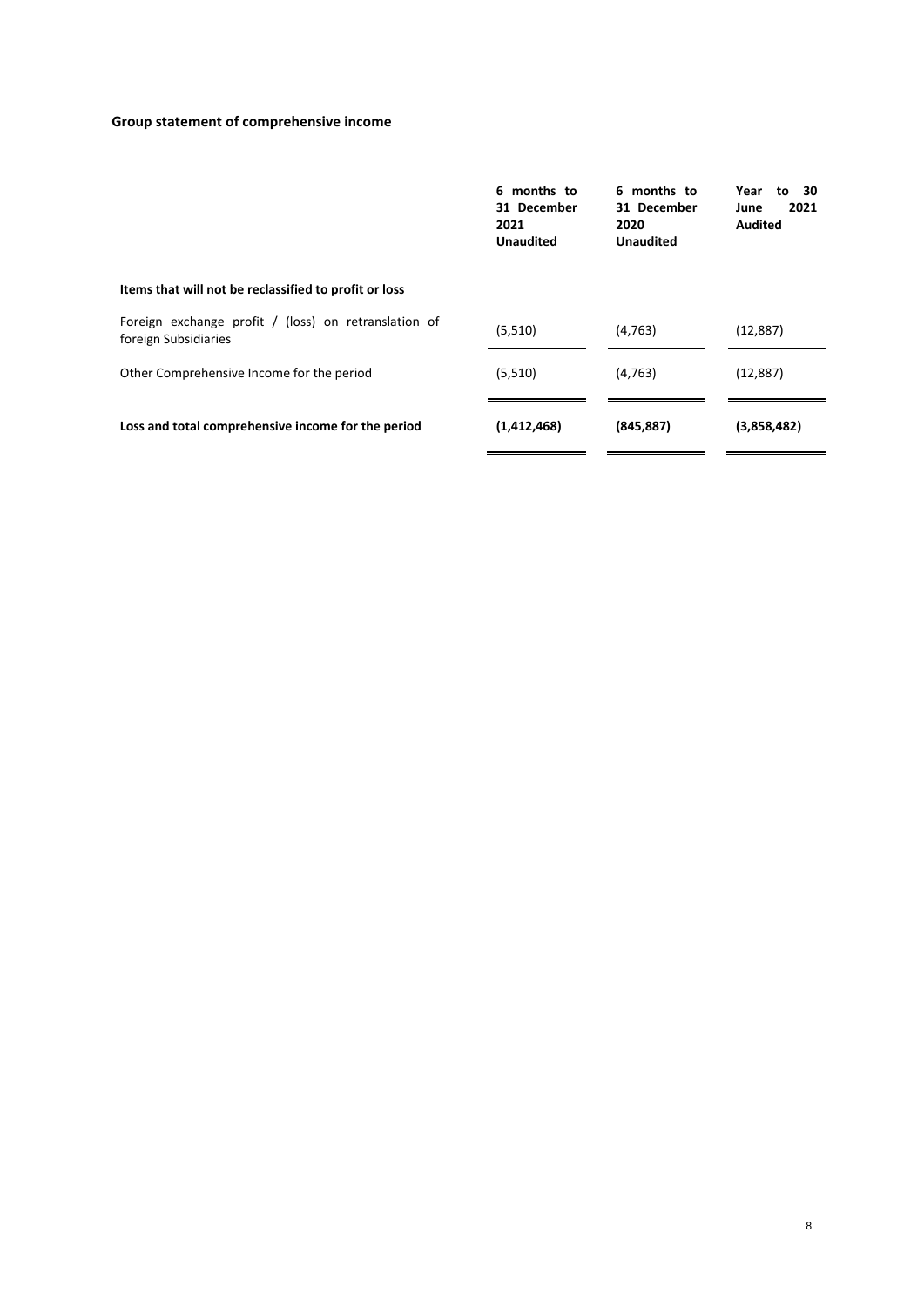# **Group Statement of Financial Position**

|                                                                   | As at 31 December 2021 | As at 30 June 2021  |
|-------------------------------------------------------------------|------------------------|---------------------|
|                                                                   | <b>Unaudited</b><br>£  | <b>Audited</b><br>£ |
| <b>NON CURRENT ASSETS</b>                                         |                        |                     |
| Property, plant and equipment                                     | 200,110                | 187,366             |
| Goodwill                                                          | 5,259,307              | 1,903,790           |
| Intangible fixed assets                                           | 5,240,418              | 704,481             |
|                                                                   |                        |                     |
|                                                                   | 10,699,835             | 2,795,637           |
| <b>CURRENT ASSETS</b>                                             |                        |                     |
| Trade and other receivables                                       | 2,096,066              | 1,586,850           |
| Cash and cash equivalents                                         | 1,493,549              | 1,375,873           |
|                                                                   | 3,589,615              | 2,962,723           |
| <b>TOTAL ASSETS</b>                                               | 14,289,450             | 5,758,360           |
| <b>EQUITY AND LIABILITIES</b><br><b>Equity</b><br>Ordinary shares | 1,099,697              | 930,513             |
| Share premium account                                             | 52,488,918             | 46,511,089          |
| Other reserves                                                    | 3,843,012              | 3,384,914           |
| Retained earnings                                                 | (48, 709, 655)         | (47, 302, 697)      |
| <b>Total equity</b>                                               | 8,721,972              | 3,523,819           |
| <b>Non-current liabilities</b>                                    |                        |                     |
| Other Payables                                                    | 1,316,801              | 254,986             |
| <b>Deferred Tax Liabilities</b>                                   | 1,065,626              | 127,835             |
| <b>Current liabilities</b>                                        |                        |                     |
| Trade and other payables                                          | 3,185,051              | 1,851,720           |
| <b>Total liabilities</b>                                          | 5,567,478              | 2,234,541           |
| <b>TOTAL EQUITY AND LIABILITIES</b>                               | 14,289,450             | 5,758,360           |
|                                                                   |                        |                     |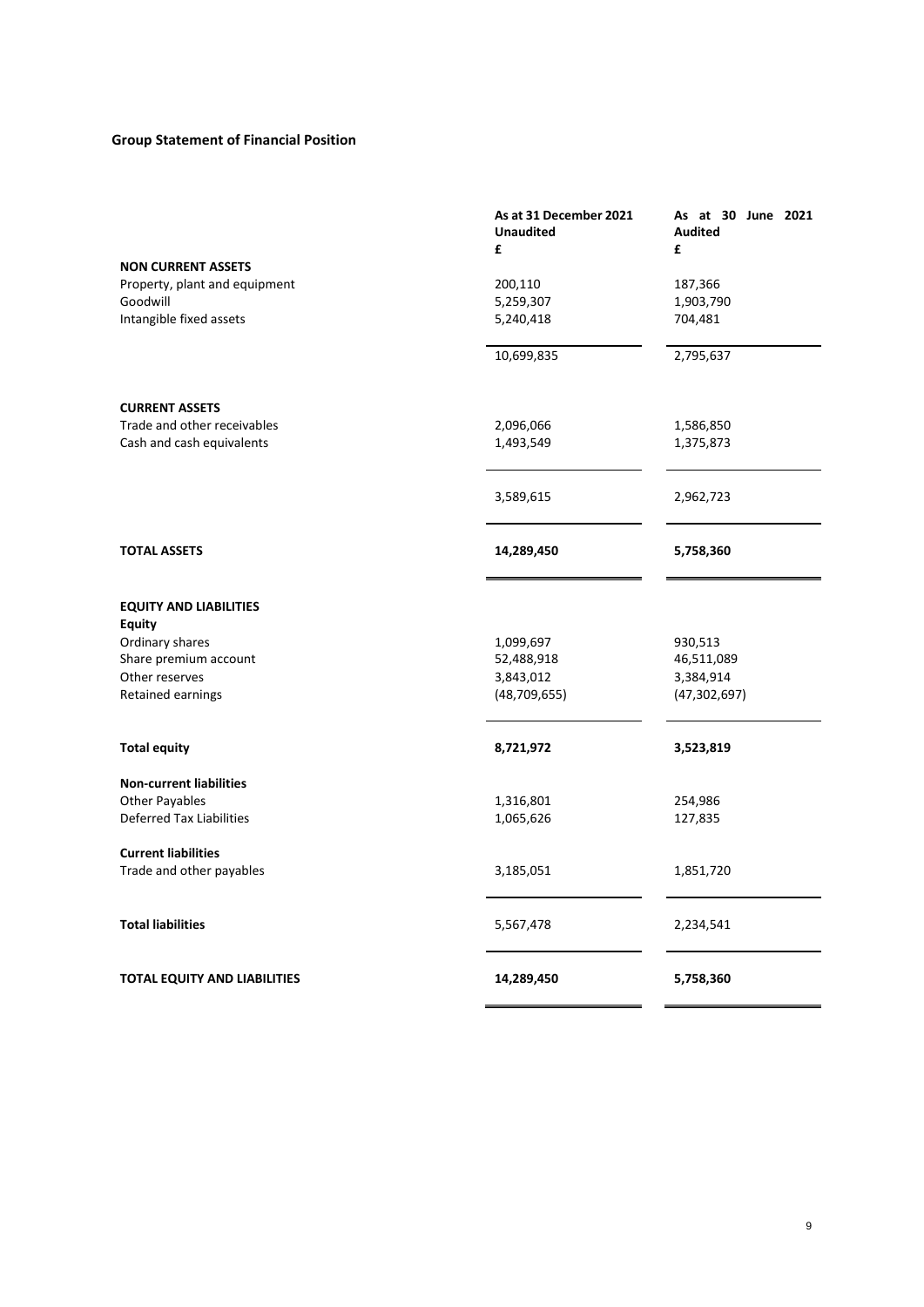# **Group Cash Flow Statement**

|                                                               | 6 months to 31<br>December 2021<br><b>Unaudited</b> | 6 months to 31<br>December 2020<br><b>Unaudited</b> | Year to 30 June<br>2021<br><b>Audited</b> |
|---------------------------------------------------------------|-----------------------------------------------------|-----------------------------------------------------|-------------------------------------------|
|                                                               | £                                                   | £                                                   | £                                         |
| Cash flow used in operating activities                        |                                                     |                                                     |                                           |
| Net cash used in operating activities                         | (592, 836)                                          | (439, 160)                                          | (2,049,833)                               |
| Cash flow from/(used in) investing activities                 |                                                     |                                                     |                                           |
| Interest received                                             | $\overline{2}$                                      |                                                     | 4                                         |
| Additions to property, plant and equipment                    | (68, 850)                                           | (80, 103)                                           | (106, 642)                                |
| Additions to intangible assets                                | (351, 103)                                          |                                                     | (16,030)                                  |
| Payments to acquire trade & assets on business<br>combination | (2, 155, 630)                                       |                                                     |                                           |
| Gain on disposal of associate                                 | 45,090                                              | 459,706                                             | 459,706                                   |
| Net cash used in investing activities                         | (2,530,491)                                         | 379,603                                             | 337,038                                   |
| Cash flow from/(used in) financing activities                 |                                                     |                                                     |                                           |
| Issue of equity share capital                                 | 3,246,513                                           | 601,666                                             | 1,950,649                                 |
| Repayment of leases                                           |                                                     | (306, 486)                                          | (439, 621)                                |
| Bank interest payable                                         |                                                     | (1,010)                                             | (10, 236)                                 |
| Net cash from financing activities                            | 3,246,513                                           | 294,170                                             | 1,500,792                                 |
| Net increase in cash and cash equivalents                     | 123,186                                             | 234,613                                             | (211, 833)                                |
| Effect of currency translation on cash                        | (5,510)                                             | (4, 763)                                            | (12, 890)                                 |
| Opening cash and cash equivalents                             | 1,375,873                                           | 1,600,596                                           | 1,600,596                                 |
| Closing cash and cash equivalents                             | 1,493,549                                           | 1,830,446                                           | 1,375,873                                 |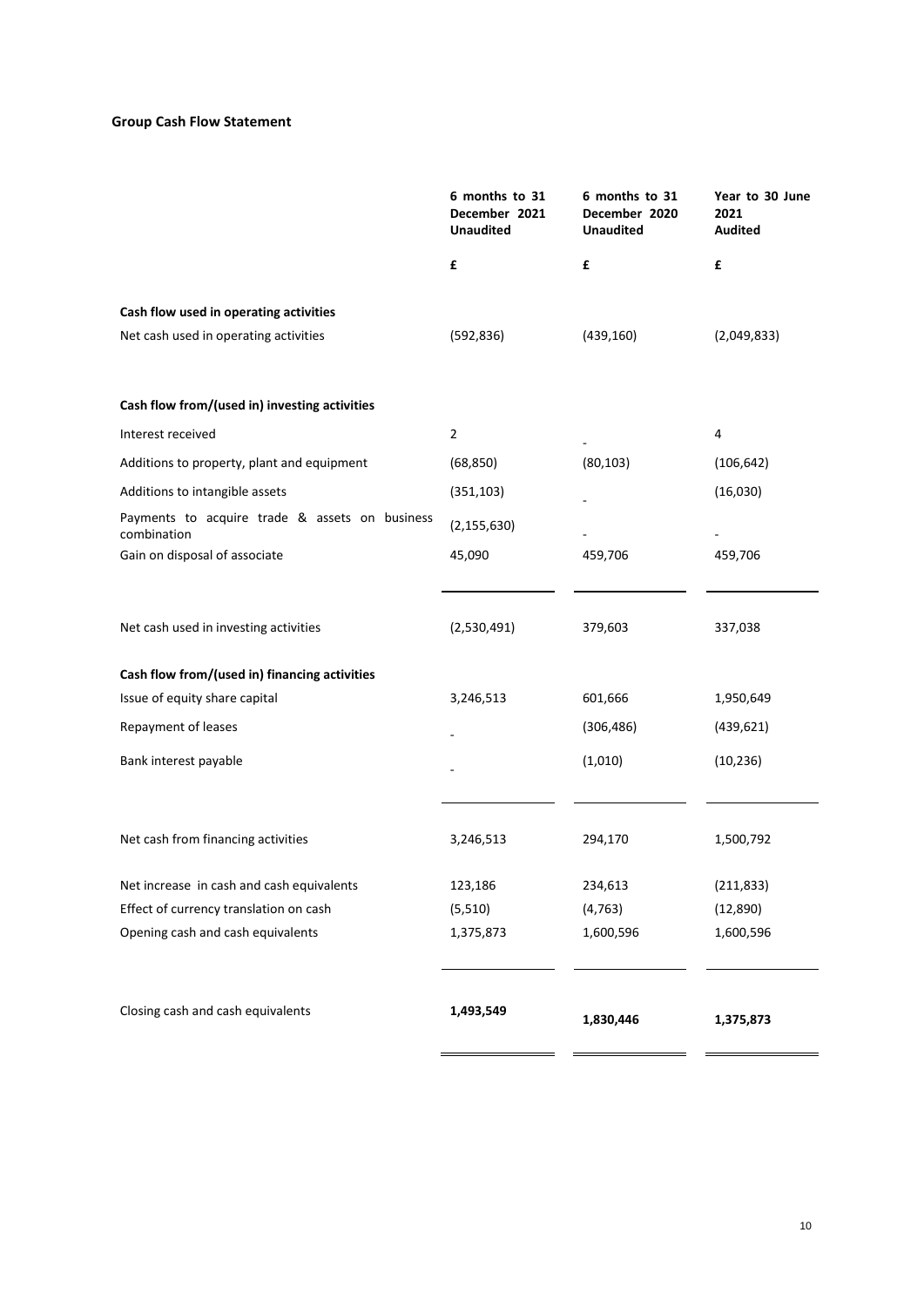# **Statement of Changes in Equity**

|                                                                               | Ordinary<br>shares | <b>Share</b><br>premium | Share<br>option<br>reserve | <b>Retained</b><br>earnings | Forex     | Total<br>equity       |
|-------------------------------------------------------------------------------|--------------------|-------------------------|----------------------------|-----------------------------|-----------|-----------------------|
|                                                                               | £                  | £                       | £                          | £                           | £         | £                     |
| At 30 June 2020                                                               | 725,868            | 44,405,086              | 3,137,831                  | (43, 457, 102)              | (5,613)   | 4,806,070             |
| Loss for the period                                                           |                    |                         |                            | (841, 124)                  |           | (841, 124)            |
| Comprehensive<br>Other<br>Income                                              |                    |                         |                            |                             | (4, 763)  | (4, 763)              |
| Total<br>comprehensive<br>income                                              |                    |                         |                            | (841, 124)                  | (4, 763)  | (845, 887)            |
| of<br>shares<br>Proceeds<br>issued                                            | 70,645             | 895,810                 |                            |                             |           | 966,455               |
| <b>Share Issue Costs</b><br>Share options expensed                            |                    | (4, 789)                | 81,744                     |                             |           | (4, 789)<br>81,744    |
| <b>Total transactions with</b><br>owners,<br>recognised<br>directly in equity | 70,645             | 891,021                 | 81,744                     |                             |           | 1,043,410             |
| At 31 Dec 2020                                                                | 796,513            | 45,296,106              | 3,219,575                  | (44, 298, 226)              | (10, 376) | 5,003,592             |
| Loss for the period                                                           |                    |                         |                            | (3,004,471)                 |           | (3,004,471)           |
| comprehensive<br>Other<br>income                                              |                    |                         |                            |                             | (8, 124)  | (8, 124)              |
| Total<br>comprehensive<br>income                                              |                    |                         |                            | (3,004,471)                 | (8, 124)  | (3,012,595)           |
| of<br>Proceeds<br>shares<br>issued                                            | 134,000            | 1,214,983               |                            |                             |           | 1,348,983             |
| <b>Share Issue Costs</b><br>Share options expensed                            |                    |                         | 183,839                    |                             |           | 183,839               |
| Total transactions with<br>recognised<br>owners,<br>directly in equity        | 134,000            | 1,214,983               | 183,839                    |                             |           | 1,532,822             |
| At 30 June 2021                                                               | 930,513            | 46,511,089              | 3,403,414                  | (47, 302, 697)              | (18,500)  | 3,523,819             |
| Loss for the period                                                           |                    |                         |                            | (1,406,958)                 |           | (1,406,958)           |
| comprehensive<br>Other<br>income                                              |                    |                         |                            |                             | (5,510)   | (5,510)               |
| Total<br>comprehensive<br>income                                              |                    |                         |                            | (1,406,958)                 | (5,510)   | (1,412,468)           |
| Proceeds<br>of<br>shares<br>issued                                            | 169,184            | 6,183,150               |                            |                             |           | 6,352,334             |
| Share Issue Costs<br>Share options expensed                                   |                    | (205, 321)              | 463,608                    |                             |           | (205, 321)<br>463,608 |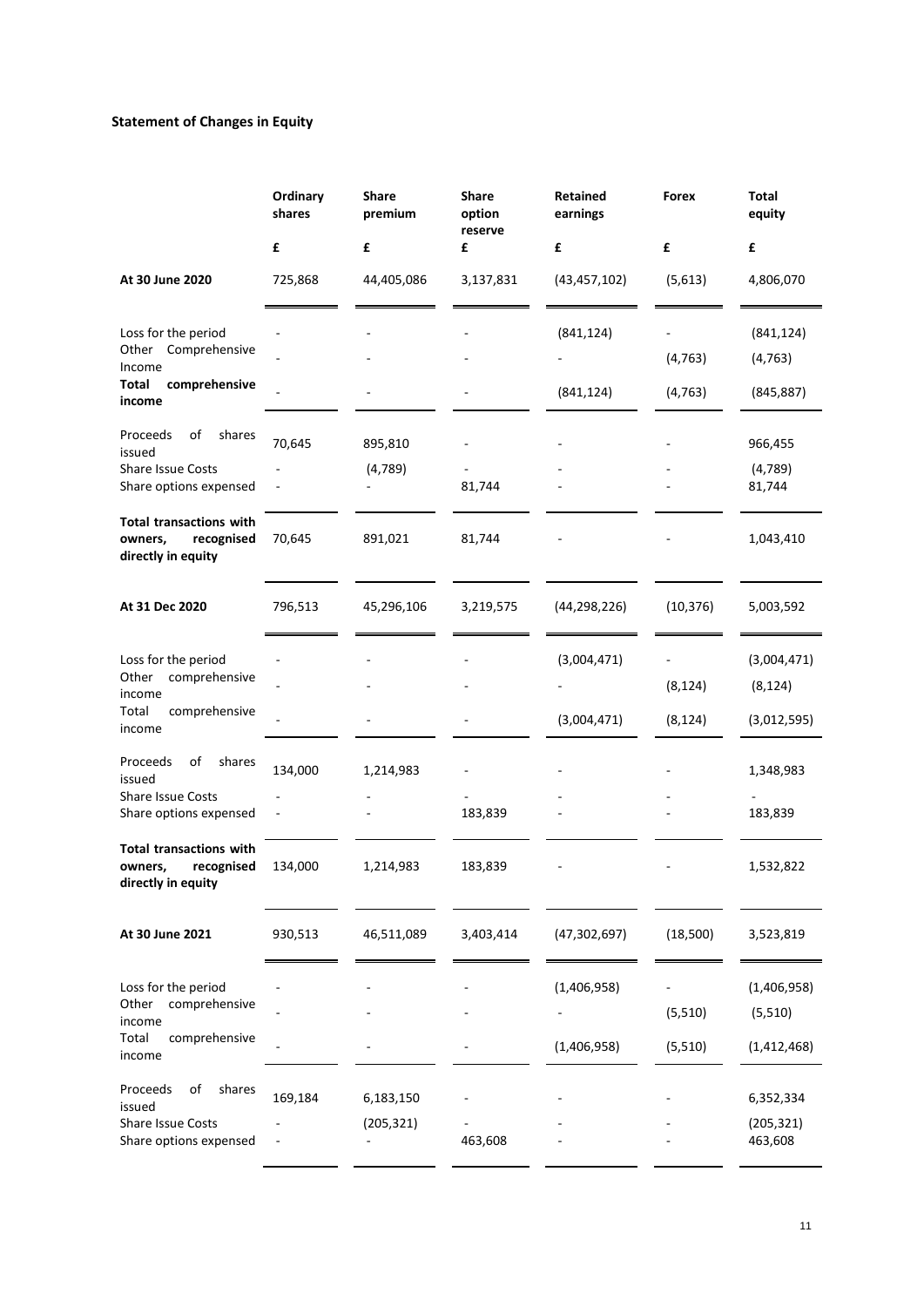| <b>Total transactions with</b><br>recognised<br>owners,<br>directly in equity | 169.184   | 5,977,829  | 463,608   | ٠              | $\overline{\phantom{a}}$ | 6,610,621 |
|-------------------------------------------------------------------------------|-----------|------------|-----------|----------------|--------------------------|-----------|
| At 31 Dec 2021                                                                | 1,099,697 | 52,488,918 | 3,867,022 | (48, 709, 655) | (24.010)                 | 8,721,972 |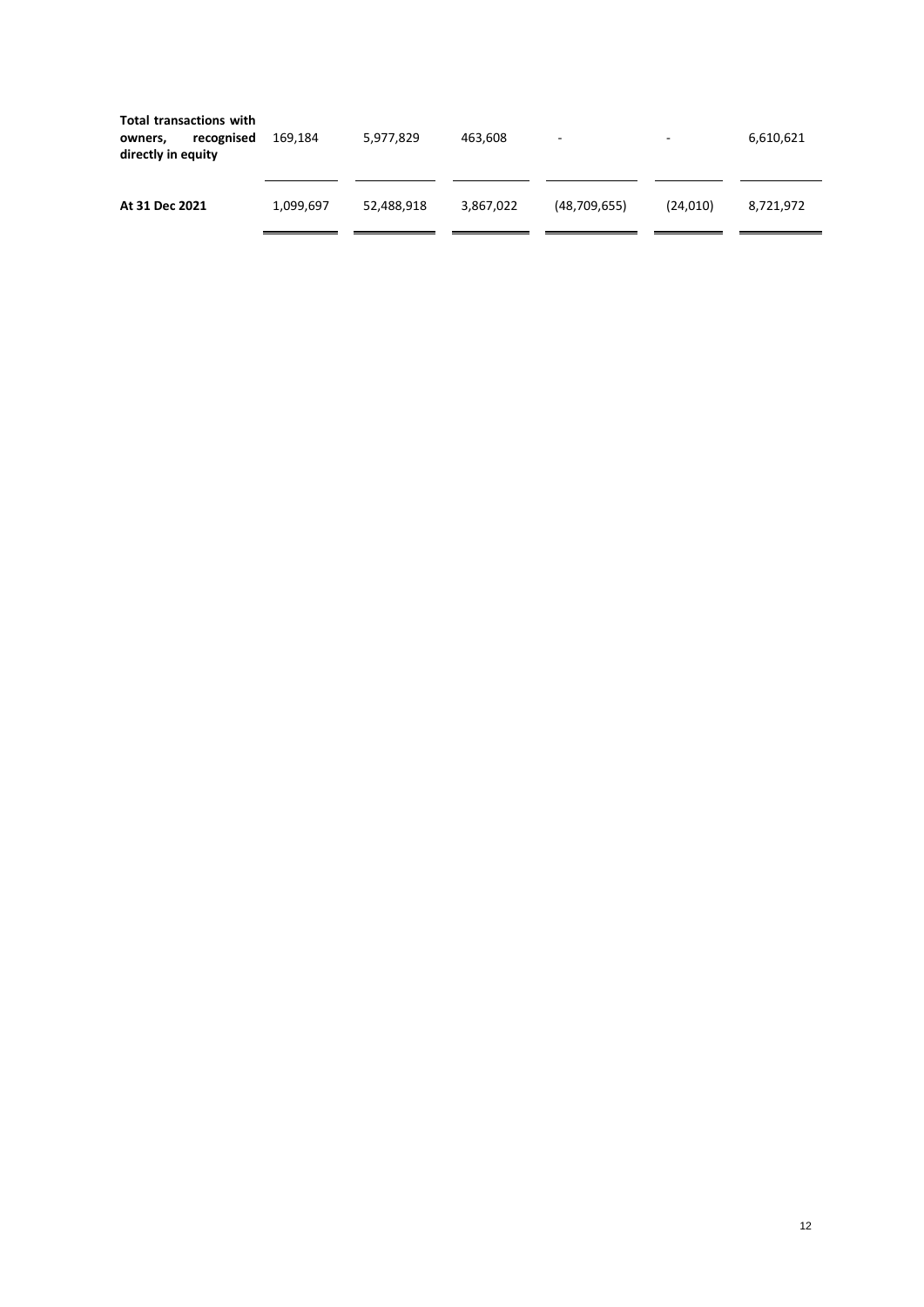### **Notes to the interim financial statements**

#### **1. General Information**

Gfinity plc is a company limited by shares, incorporated and domiciled in the United Kingdom under the Companies Act 2006. Its registered office is 16 Great Queen Street, London, England, WC2B 5AH. Its shares are quoted on the AIM market of London Stock Exchange.

The functional and presentational currency is £ sterling because that is the currency of the primary economic environment in which the group operates. Foreign operations are included in accordance with the policies set out in note 2.

These condensed interim financial statements were approved for issue on 29 March 2022.

The financial statements have been reviewed by the Group's auditors but not audited.

#### **2. Accounting Policies and Basis of Preparation**

#### *Basis of Preparation*

The interim financial statements for the six months ended 31 December 2021 have been prepared using accounting policies that are consistent with those of the audited financial statements for the period ended 30 June 2021 and in accordance with IAS 34, "Interim Financial Reporting" as adopted by the European Union. The interim financial information should be read in conjunction with the Group's Annual Report and Accounts for the year ended 30 June 2021, which has been prepared in accordance with IFRS as adopted by the European Union.

The interim financial information contained in this report has been reviewed but not audited and does not constitute statutory accounts within the meaning of section 434 of the Companies Act 2006.

The Annual Report and Accounts for the year ended 30 June 2021 has been filed with the Registrar of Companies. The auditors' report on those accounts was unqualified, did not include a reference to any matters to which the auditors drew attention by way of emphasis without qualifying the report and did not contain statements under s498(2) or s498(3) of the Companies Act 2006.

#### *Significant Accounting Policies*

The critical accounting policies and presentation followed in the preparation of this interim report have been consistently applied to all periods in these financial statements and are the same as those applied in the company's annual accounts for the year ended 30 June 2020.

A copy of the accounts to 30 June 2021 can be obtained from the company's website: [www.gfinityplc.com.](http://www.gfinityplc.com/)

#### *Critical Accounting Judgements*

The preparation of financial statements in conforming with adopted IFRS requires management to make judgements, estimates and assumptions that affect the application of policies and reported amounts of assets, liabilities, income and expenses. The estimates and assumptions are based on historical experience and other factors considered reasonable at the time, but actual results may differ from those estimates. Revisions to these estimates are made in the period in which they are recognised.

The critical accounting judgements made in preparing this interim report are the same as those in preparing the annual accounts for the Company for the year ended 30 June 2021 which can be obtained from the company's website: [www.gfinityplc.com.](http://www.gfinityplc.com/)

#### *Going Concern*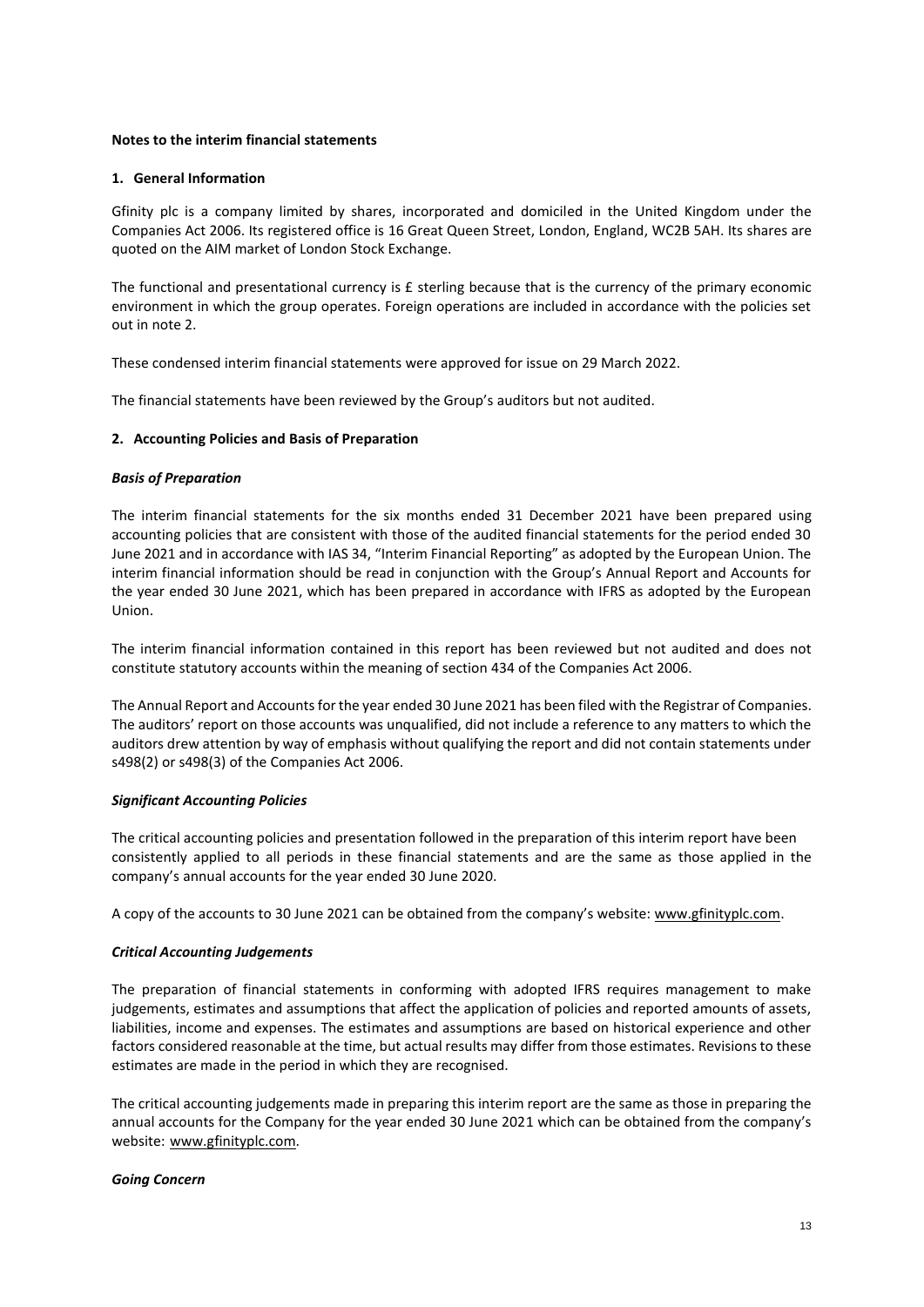Despite the significant reduction in operating loss delivered in H1, revenue growth in such a new and rapidly evolving industry is not always linear and certain initiatives, which were originally anticipated for H2 of FY22, are now likely to take slightly longer to materialise.

As a result, in March 2022 directors announced their intention to raise a minimum of £1m, coupled with a one for one warrant at the exercise price to support working capital requirements and continue to support growth initiatives. The fundraise was heavily over-subscribed, confirming continued investor support for the business. As a result, in the context of an uncertain global macro-economic situation, the directors opted to raise £2.7m, coupled by a one for one warrant at the exercise price, to be exercised within a 12-month period.

Management have prepared forecasts to 30 June 2023, under a number of scenarios. Under each of these scenarios, following this fundraise, the Company has sufficient cash reserves to continue to operate for a further 12 months. As a result, directors believe that the going concern basis for the preparation of these accounts is appropriate.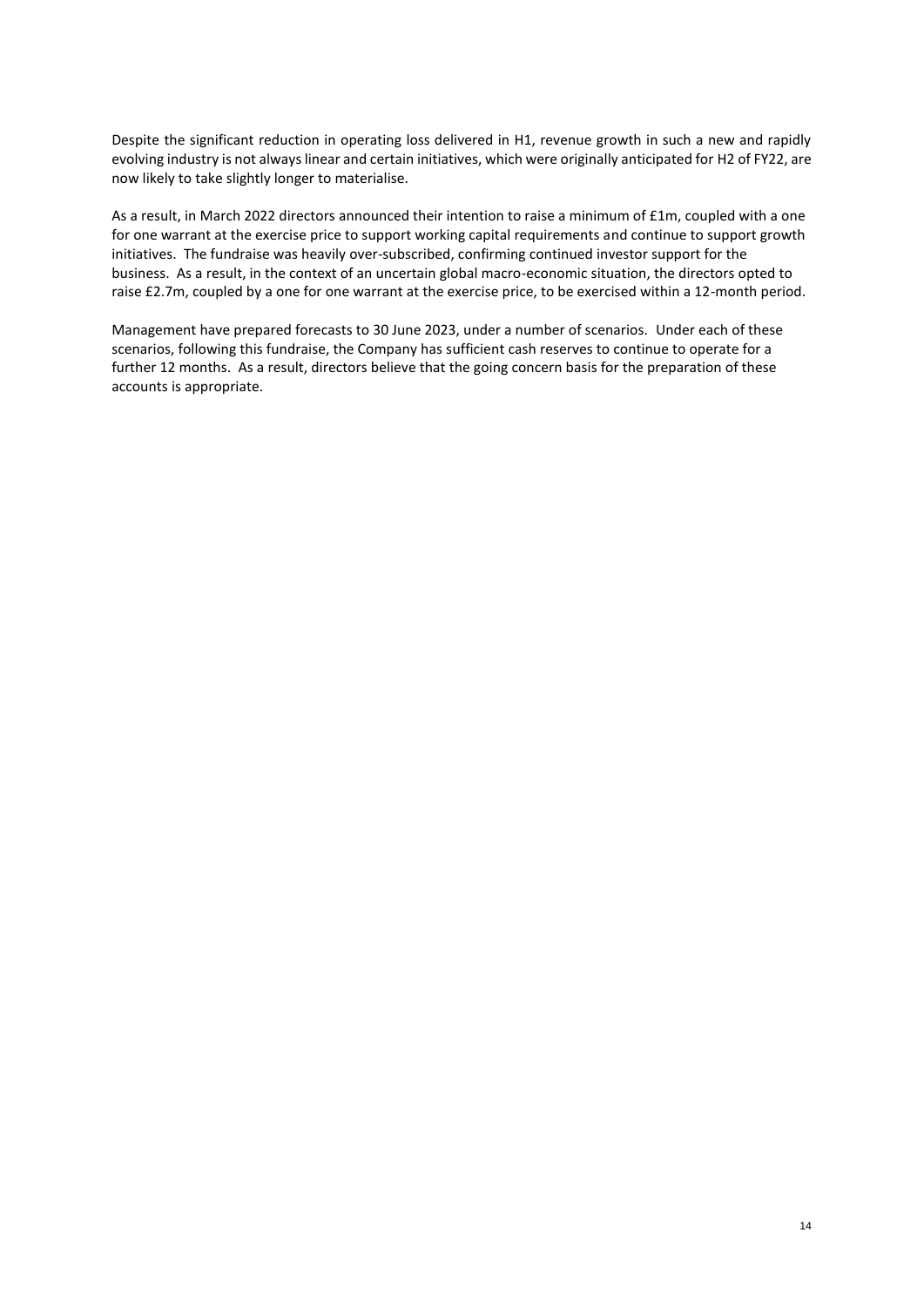# **3. Loss per share**

Basic earnings per share is calculated by dividing the loss attributable to shareholders by the weighted average number of ordinary shares in issue during the period.

IAS 33 requires presentation of diluted EPS when a company could be called upon to issue shares that would decrease earnings per share or increase the loss per share. For a loss-making company with outstanding share options, net loss per share would be decreased by the exercise of options and therefore the effect of options has been disregarded in the calculation of diluted EPS.

During the 6 month period to 31 December 2021, Gfinity issued 13,750,000 shares as the result of warrant exercises, 82,500,000 shares as the result of the fund raise, 1,433,331 as the results of employee option exercises and 62,500,000 of new shares in relation to the acquisition of Megit Ltd and 9,000,000 of new shares in relation to the acquisition of Siege.gg.

|                                                                 | 6 months ended<br>31 Dec 2021<br>£ | 6 months ended<br>31 Dec 2020<br>£ | Year ended<br>- 30<br><b>Jun 2021</b><br>£ |
|-----------------------------------------------------------------|------------------------------------|------------------------------------|--------------------------------------------|
| Loss attributable to shareholders from continuing<br>operations | (1, 412, 468)                      | (845, 887)                         | (3,858,482)                                |
| Weighted average number of ordinary shares                      | <b>Number</b><br>000's<br>963,463  | <b>Number</b><br>000's<br>767,286  | <b>Number</b><br>000's<br>809,795          |
| Loss per ordinary share for continuing operations               | $-0.00$                            | $-0.00$                            | $-0.00$                                    |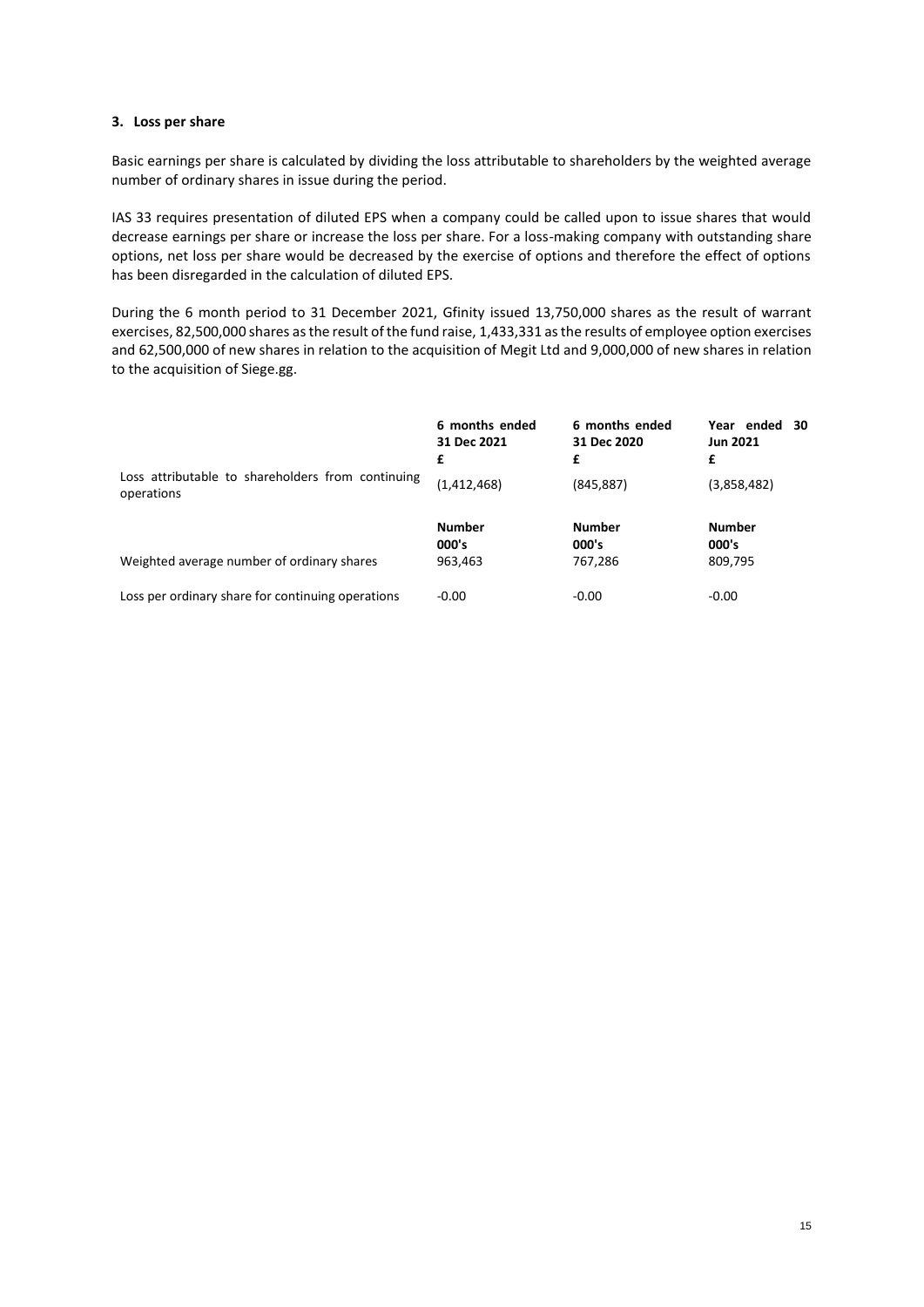#### **4. Notes to the Cash Flow Statement**

|                                                                                                                      | 6 months to 31<br><b>December</b><br>2021<br><b>Unaudited</b> | 6 months to 31<br><b>December</b><br>2020<br><b>Unaudited</b> | Year to 30 June<br>2021<br><b>Audited</b> |
|----------------------------------------------------------------------------------------------------------------------|---------------------------------------------------------------|---------------------------------------------------------------|-------------------------------------------|
|                                                                                                                      | £                                                             | £                                                             | £                                         |
| Cash flows from operating activities<br>Loss for the financial year<br>Depreciation of property, plant and equipment | (1,406,958)<br>56,109                                         | (841, 124)<br>62,751                                          | (3,845,595)<br>132,478                    |
| Depreciation on right of use assets                                                                                  |                                                               | 293,515                                                       | 428,305                                   |
| Amortisation of intangible fixed assets                                                                              | 631,608                                                       | 253,108                                                       | 492,700                                   |
| Goodwill impairment                                                                                                  |                                                               |                                                               | 901,519                                   |
| <b>Interest Received</b>                                                                                             | (2)                                                           |                                                               | (4)                                       |
| Interest Payable                                                                                                     |                                                               | 8,988                                                         | 10,236                                    |
| Share based payments                                                                                                 | 463,608                                                       | 81,744                                                        | 265,583                                   |
| (Increase) in Inventories                                                                                            |                                                               |                                                               |                                           |
| (Increase)/ decrease in trade and other receivables<br>Increase/ (decrease) in trade and other payables              | (509, 217)<br>334,791                                         | 193,306<br>(31, 657)                                          | (280, 359)<br>300,020                     |
| Disposal of fixed assets                                                                                             |                                                               | (85)                                                          | (85)                                      |
| Gain on disposal of Associate                                                                                        | (45,090)                                                      | (459, 706)                                                    | (459, 706)                                |
| Corporation tax charge                                                                                               |                                                               |                                                               | 227,004                                   |
| Corporation tax (paid)/ R&D credits received                                                                         | (117, 685)                                                    |                                                               | (221, 929)                                |
| Cash used by operating activities                                                                                    | (592, 836)                                                    | (439, 160)                                                    | (2,049,833)                               |
| Net cash used by operating activities                                                                                | (592, 836)                                                    | (439, 160)                                                    | (2,049,833)                               |

# **5. Segmental Information**

The Group is managed on the basis of four segments:

- Gfinity Digital Media: monetisation of Gfinity's own network of digital media sites, primarily through, advertising, sponsorship and affiliate revenues
- Owned Content: The creation of esports programmes and content, in which Gfinity owns or co-owns the output and hence shares in the commercial revenue, including sponsorship and content rights that come as a result
- Service Delivery: the delivery of esports solutions and content for third parties, including high profile game publishers, sports rights holders and brands, under a fee-based model
- Technology: Licensing and fees for the direct deployment of Gfinity's proprietary esports technology, outside of a managed esports programme.

|                       | 6 months ended 31 Dec 6 months ended 31 Dec Year ended 30<br>2021 | 2020      | June<br>2021 |
|-----------------------|-------------------------------------------------------------------|-----------|--------------|
|                       |                                                                   |           |              |
| Gfinity digital media | 1,647,899                                                         | 1,006,309 | 1,623,497    |
| Owned content         |                                                                   | 382,235   | 728,065      |
| Service delivery      | 1,479,697                                                         | 1,530,333 | 3,118,975    |
| Platform as a service | 133,765                                                           | 94.431    | 222.847      |
| <b>Total Revenue</b>  | 3,261,361                                                         | 3,013,309 | 5,693,385    |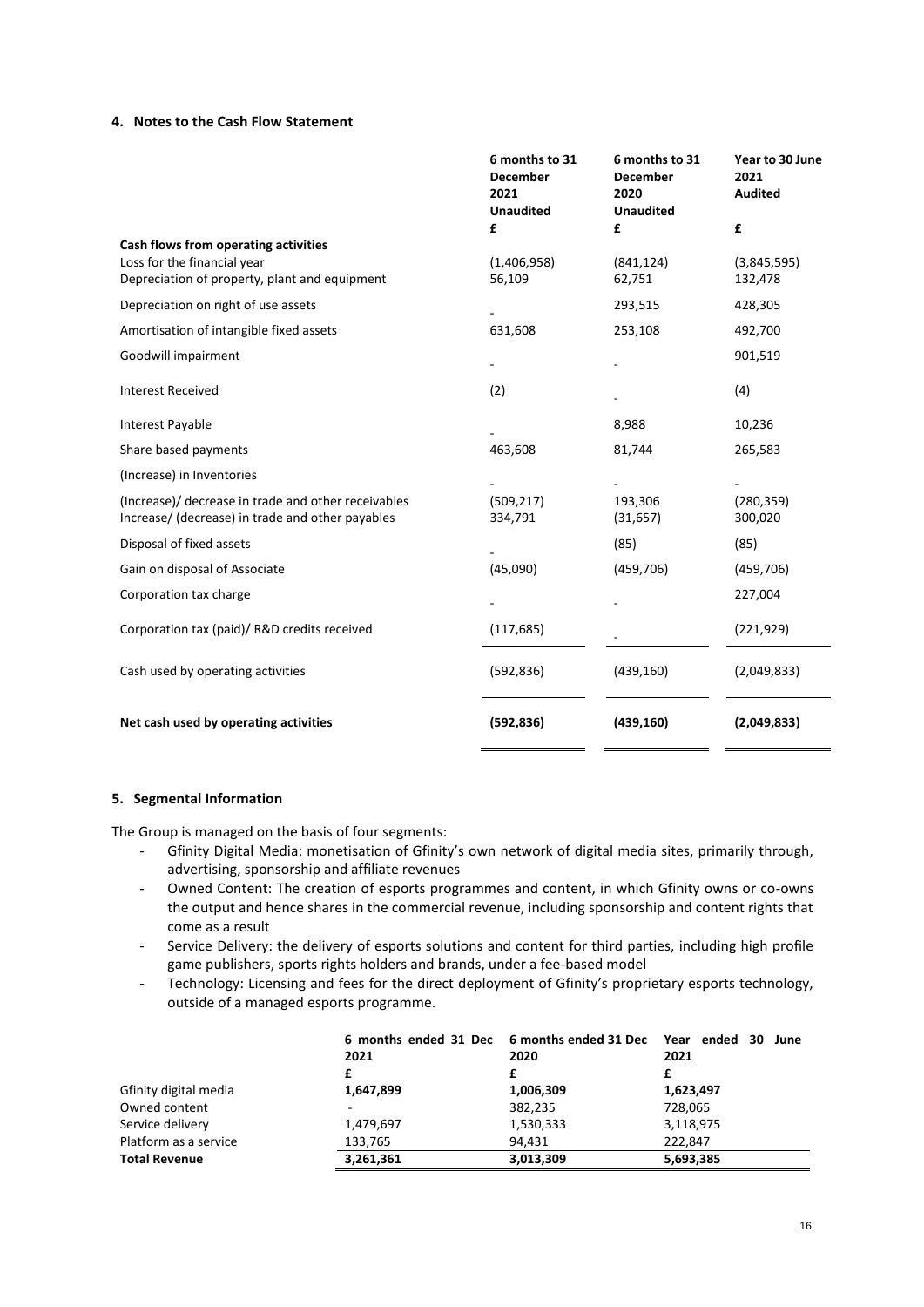Segmental information for the statement of financial position has been presented as management do view this information on a segmental basis. Intra-group recharges are not considered when monitoring performance with central charges (such as senior management costs) retained in Gfinity PLC rather than being apportioned across segments.

### **6. Revenue**

The Group's policy on revenue recognition is as outlined in note 2 of the financial statements for the year ending June 2021. The period ending December 2021 included £153,643 in the contract liability balance and at the beginning of the period (December 2020: £0.4m and year ending June 2021: £364,024).

**6 months ended 31 Dec 2021**

The Group's revenue disaggregated by primary geographical markets is as follows:

|                | Gfinity                    | Cevo    | <b>Megit Ltd</b> | Total        |  |
|----------------|----------------------------|---------|------------------|--------------|--|
|                | £                          | £       | £                | £            |  |
| United Kingdom | 1,563,860                  | ۰.      | 425,547          | 1,989,407    |  |
| North America  | 699,011                    | 166,797 | ۰                | 865,808      |  |
| <b>ROW</b>     | 512,668                    | ۰       |                  | 512,668      |  |
| <b>Total</b>   | 2,775,538                  | 166,797 | 425,547          | 3,367,882    |  |
|                | 6 months ended 31 Dec 2020 |         |                  |              |  |
|                | Gfinity                    | Cevo    | <b>Megit Ltd</b> | <b>Total</b> |  |
|                | £                          | £       | £                | £            |  |

| Total          | 2,954,843 | 58.465                   | - | 3,013,309 |
|----------------|-----------|--------------------------|---|-----------|
| <b>ROW</b>     | 345,090   | -                        | - | 345,090   |
| North America  | 530,306   | 58,465                   | - | 588,771   |
| United Kingdom | 2,079,447 | $\overline{\phantom{0}}$ |   | 2,079,447 |
|                |           |                          | - |           |

#### **Year ended 30 June 2021**

|                | Gfinity   | Cevo                     | <b>Megit Ltd</b>         | Total     |  |
|----------------|-----------|--------------------------|--------------------------|-----------|--|
| United Kingdom | 4,144,440 | -                        | -                        | 4,144,440 |  |
| North America  | 902,408   | 322,741                  | ٠                        | 1,225,149 |  |
| <b>ROW</b>     | 539,069   | $\overline{\phantom{0}}$ | $\overline{\phantom{a}}$ | 539,069   |  |
| Total          | 5,585,917 | 322.741                  | $\overline{\phantom{0}}$ | 5,908,659 |  |

The Group's revenue disaggregated by pattern of revenue of revenue recognition is as follows:

|                                | 6 months ended 31 Dec 2021 |           |                       |            |
|--------------------------------|----------------------------|-----------|-----------------------|------------|
|                                | Gfinity<br>£               | Cevo<br>£ | <b>Megit Ltd</b><br>£ | Total<br>£ |
| transferred<br>Services<br>at  |                            |           |                       |            |
| a point in time                | 1,568,313                  | 166,797   | 425,547               | 2,160,657  |
| Services transferred over time | 1,207,226                  | ٠         | -                     | 1,207,226  |
| <b>Total</b>                   | 2,775,538                  | 166,797   | 425,547               | 3,367,882  |

**6 months ended 31 Dec 2020**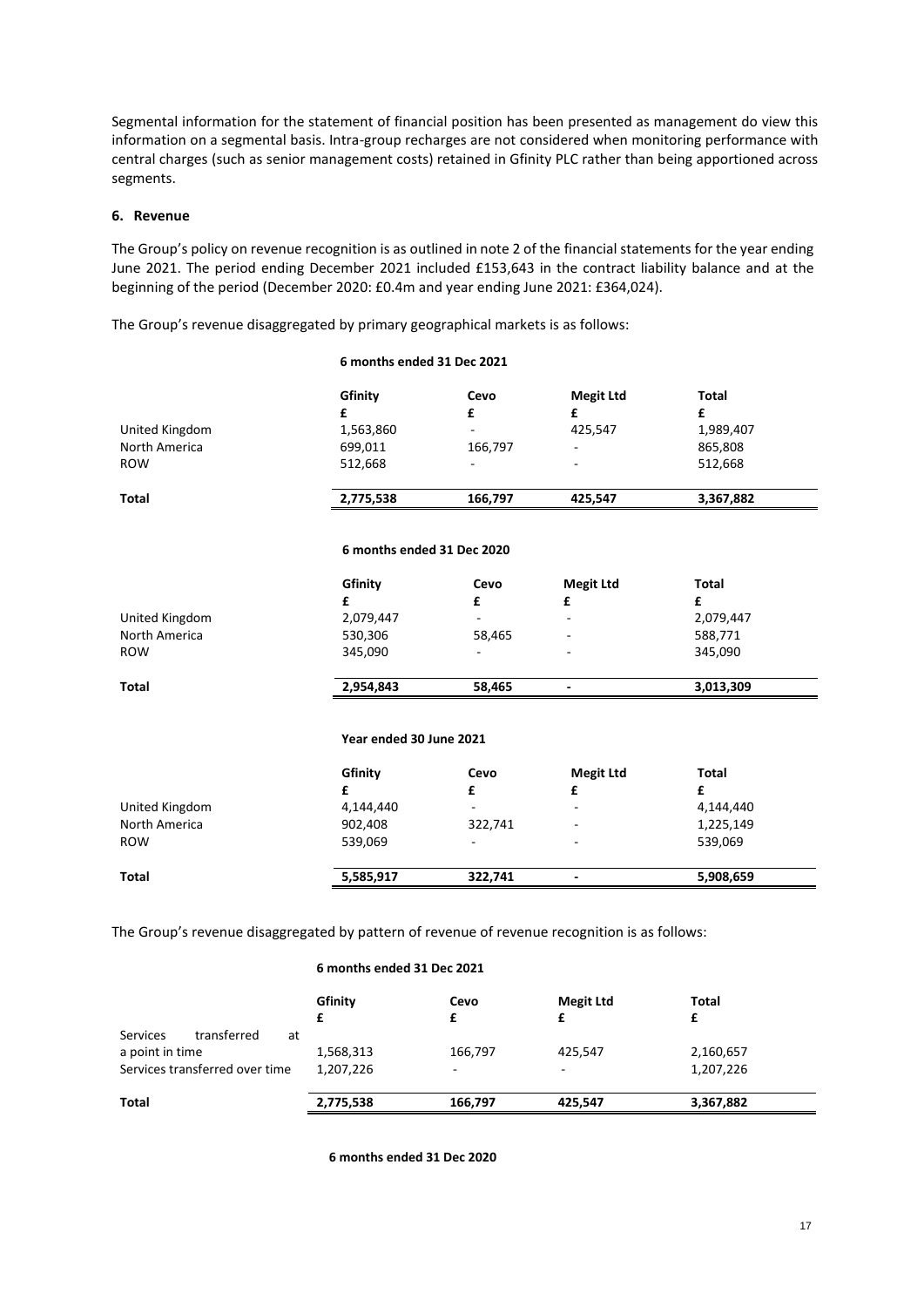|                                | £  | Gfinity                 | Cevo<br>£ | <b>Megit Ltd</b><br>£ | Total<br>£   |
|--------------------------------|----|-------------------------|-----------|-----------------------|--------------|
| transferred<br><b>Services</b> | at |                         |           |                       |              |
| a point in time                |    | 1,922,827               | 58,465    |                       | 1,981,292    |
| Services transferred over time |    | 1,032,017               |           |                       | 1,032,017    |
| Total                          |    | 2,954,844               | 58,465    |                       | 3,013,309    |
|                                |    | Year ended 30 June 2021 |           |                       |              |
|                                |    | Gfinity                 | Cevo      | <b>Megit Ltd</b>      | <b>Total</b> |
|                                | £  |                         | £         | £                     | £            |
| transferred<br><b>Services</b> | at |                         |           |                       |              |
| a point in time                |    | 3,432,959               | 322,741   |                       | 3,755,700    |
| Services transferred over time |    | 2,152,959               |           |                       | 2,152,959    |
| Total                          |    | 5,585,918               | 322,741   |                       | 5,908,659    |

As at 31 December 2021 the Group had the amounts shown below held on the consolidated statement of financial position in relation to contracts either performed in full during the year or ongoing as at the year end. All amounts were either due within one year or, in the case of contract liabilities, the work was to be performed within one year of the balance sheet date.

|                             | <b>Dec-21</b> | <b>Jun-21</b> |  |
|-----------------------------|---------------|---------------|--|
|                             |               | £             |  |
| Trade Receivables           | 1,363,845     | 1,024,696     |  |
| Contract Assets             | 493,102       | 244,835       |  |
| <b>Contract Liabilities</b> | 153,643       | 364,024       |  |

Trade receivables are non-interest bearing and are generally on 30 day terms. Credit risk of customers is low with many being large multinational corporations.

Contract assets are initially recognised for revenue earned while the services are delivered over time or when billing is subject to final agreement on completion of the milestone. Once the amounts are billed the contract asset is transferred to trade receivables.

Contract liabilities arise when amounts are paid in advance of the delivery of the service. These are then transferred to the statement of comprehensive income as either milestones are completed or work is completed overtime.

# **7. Gain on Disposal of Associate**

During the six month period to 31 December 2021, the process of winding up Gfinity Esports Australia (PTY), in which Gfinity held a 30% shareholding, was completed. On completion of this process, funds remaining in the business were re-distributed to shareholders. With all amounts invested in this venture having previously been expensed, his resulted in a one-off gain on cessation of the business of £45,090.

# **8. BUSINESS COMBINATIONS**

**Megit Ltd**

**Acquisition of Megit Ltd**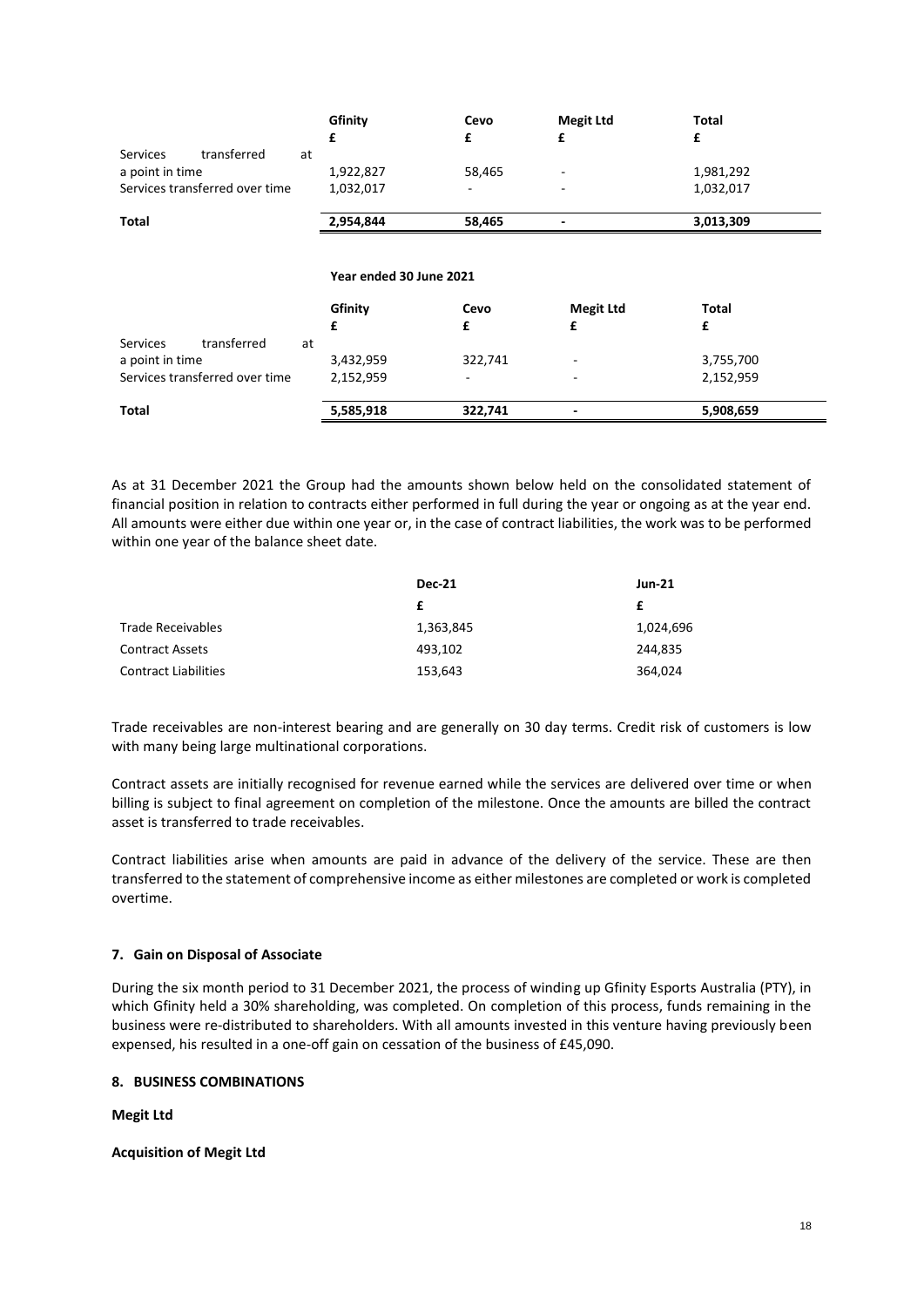On 14 September 2021 Gfinity PLC acquired 100% shares of Megit Ltd, owner of the Stock Informer brand. Stock Informer has built up a market leading position as an authority on hard-to-find items, with a particular focus to products of relevance to gamers. Its proprietary technology enables real-time updates on availability and pricing of items, from which consumers can click through to the relevant retailers to make purchases, allowing the business to drive revenue through affiliate commissions.

#### **Purchase consideration**

| Initial consideration                        | £         |
|----------------------------------------------|-----------|
| Shares (62,500,000 Ordinary shares at £0.04) | 2,500,000 |
| Cash                                         | 2,500,000 |
| <b>Acquisition cost</b>                      | 51,250    |
| <b>Total initial consideration</b>           | 5,051,250 |
| Deferred consideration                       |           |
| Contingent consideration at fair value       | 1,551,677 |
| <b>Total deferred consideration</b>          | 1,551,677 |
| <b>Total consideration payable</b>           | 6,602,927 |

# **Contingent consideration**

Contingent consideration is payable based on revenue generated from the acquired entity. The amount payable is calculated at 30% of relevant revenues received in the first, second and third 12 month periods after the acquisition date, up to a maximum of £1,800,000 across the 3 year period. The fair value of the contingent consideration is currently estimated to be £1,551,677 based on forecast revenues at the date of the acquisition.

#### **Net assets acquired**

The fair values of the assets and liabilities of the acquired of Megit Ltd as at the date of acquisition are as follows:

|                                     | £           |  |
|-------------------------------------|-------------|--|
| Intangible assets: domain authority | 3,944,713   |  |
| Intangible assets: technology       | 715,741     |  |
| Deferred tax liability              | (1,021,342) |  |
| Net identifiable assets acquired    | 3,639,112   |  |
| Add: Goodwill                       | 2,963,814   |  |
| Net assets acquired                 | 6,602,927   |  |

The goodwill that arises from the business combination reflects the profitability of the acquired trade and assets and the enhanced growth prospects for the combined business. None of the goodwill is expected to be deductible for tax purposes.